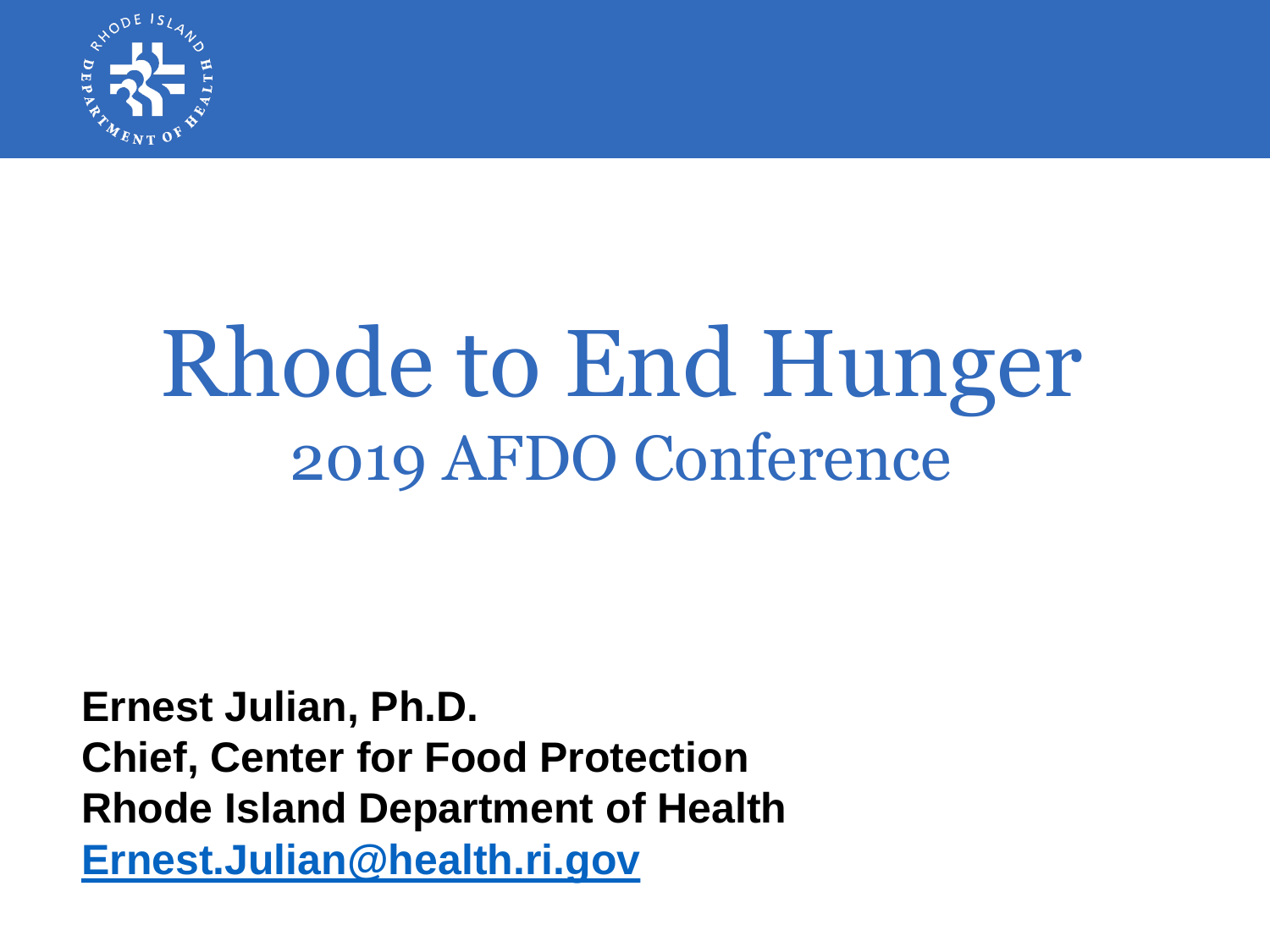#### 2016: Waste Not Want Not



- 23rd Annual RI Food Safety Task Force **Conference**
- Presenters: Environmental Protection Agency (EPA), Johnson & Wales University, Brown University, and RI Food Policy Council

- **USDA and EPA Goal: Reduce food waste by 50% by 2030**
- Food Safety as a primary focus for donated foods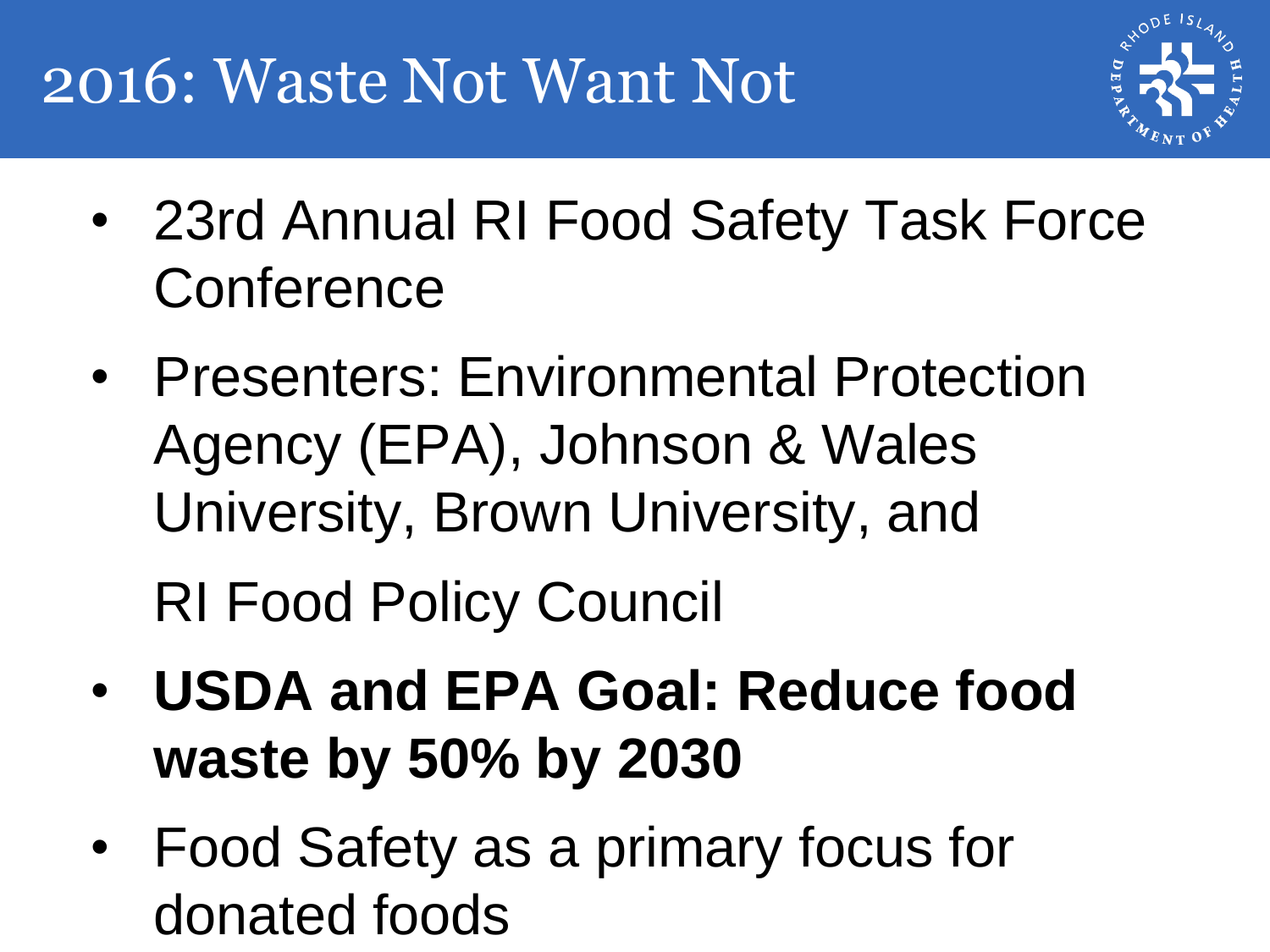

#### **1.People are going hungry:**

- 42 million Americans food insecure
- 56,000 (13%) of RI households are suffering from food insecurity

#### **2.Landfills are overflowing:**

- 133 billion pounds (31%) of the food supply nationally ends up in landfills
- Food largest contributor to landfills at 22% of waste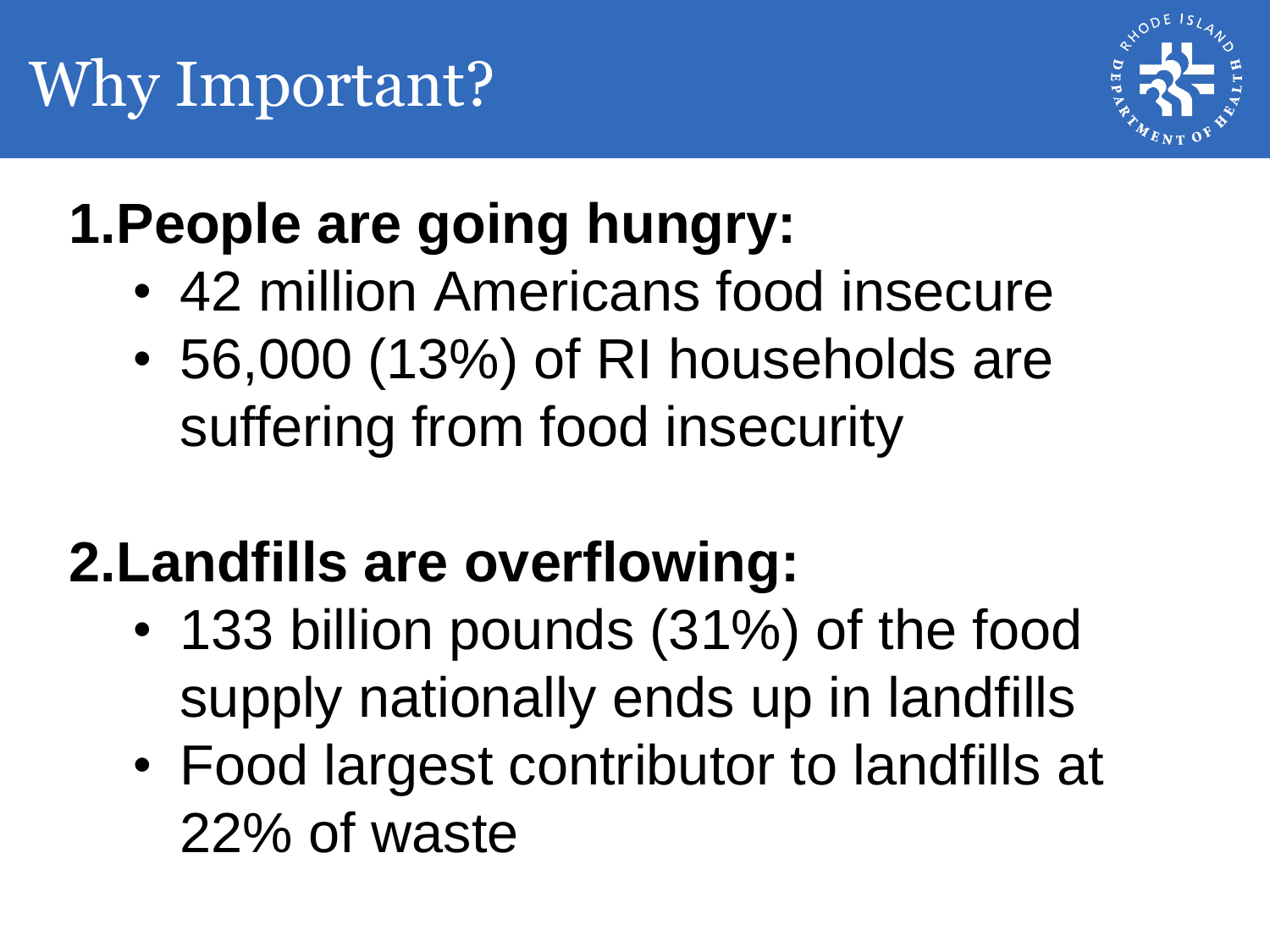#### Ensure Access to Safe Food



- RIDOH Academic Institute
- Center for Food Protection (CFP) had four Scholars/interns explore ways to:
	- Provide safe food to those in need
	- Reduce waste
	- Scholars plotted all soup kitchens and food pantries using Geographic Information System (GIS) software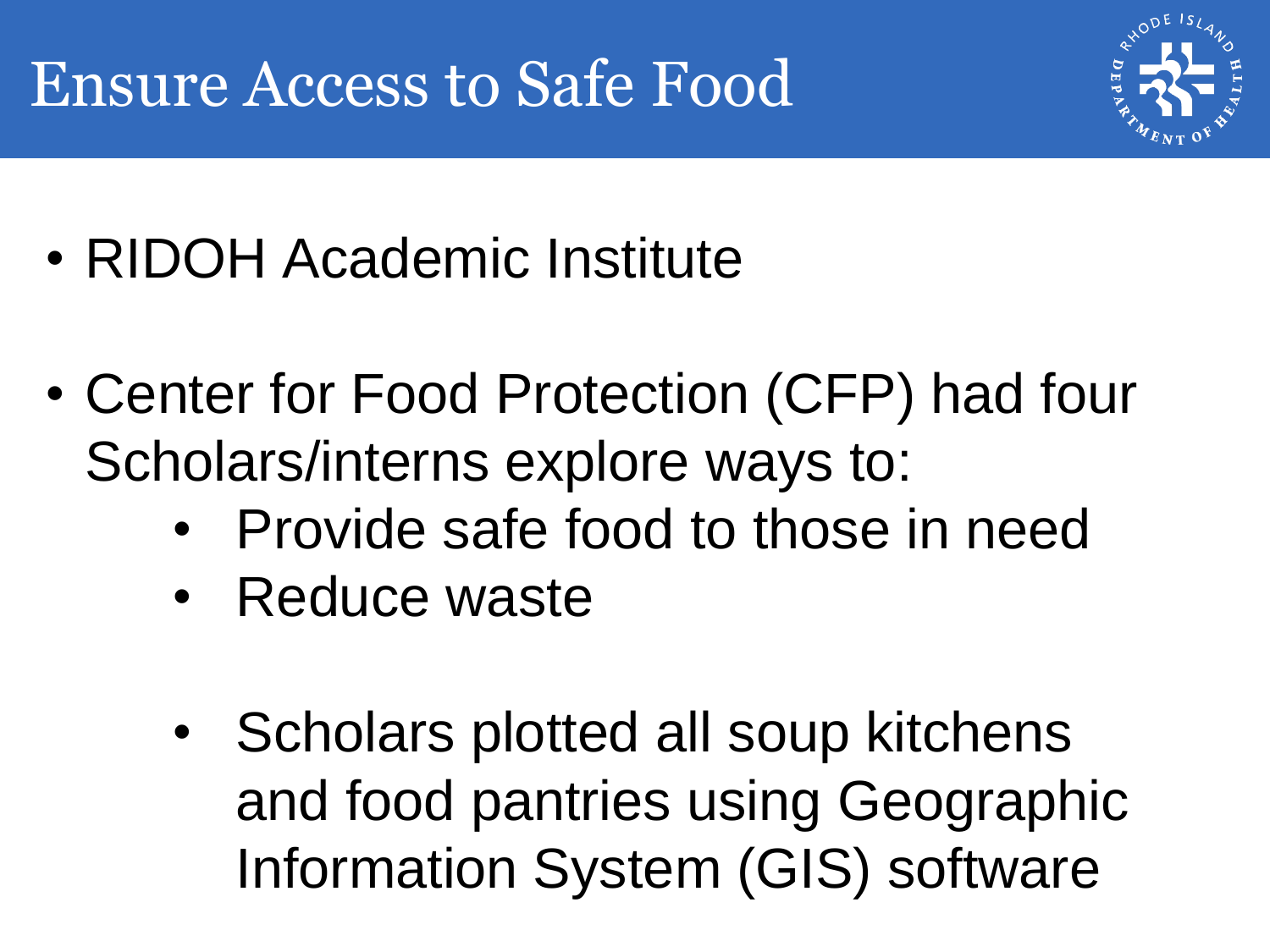#### Matching Excess and Need for Stability (MEANS) Database





Photo Credit: MEANS. (2019) <http://www.meansdatabase.com/>

- Identified non-profit organization and App to help get safe, unused food to organizations that can use it, instead of going to landfills
- FREE for donating and receiving
- Online real time communication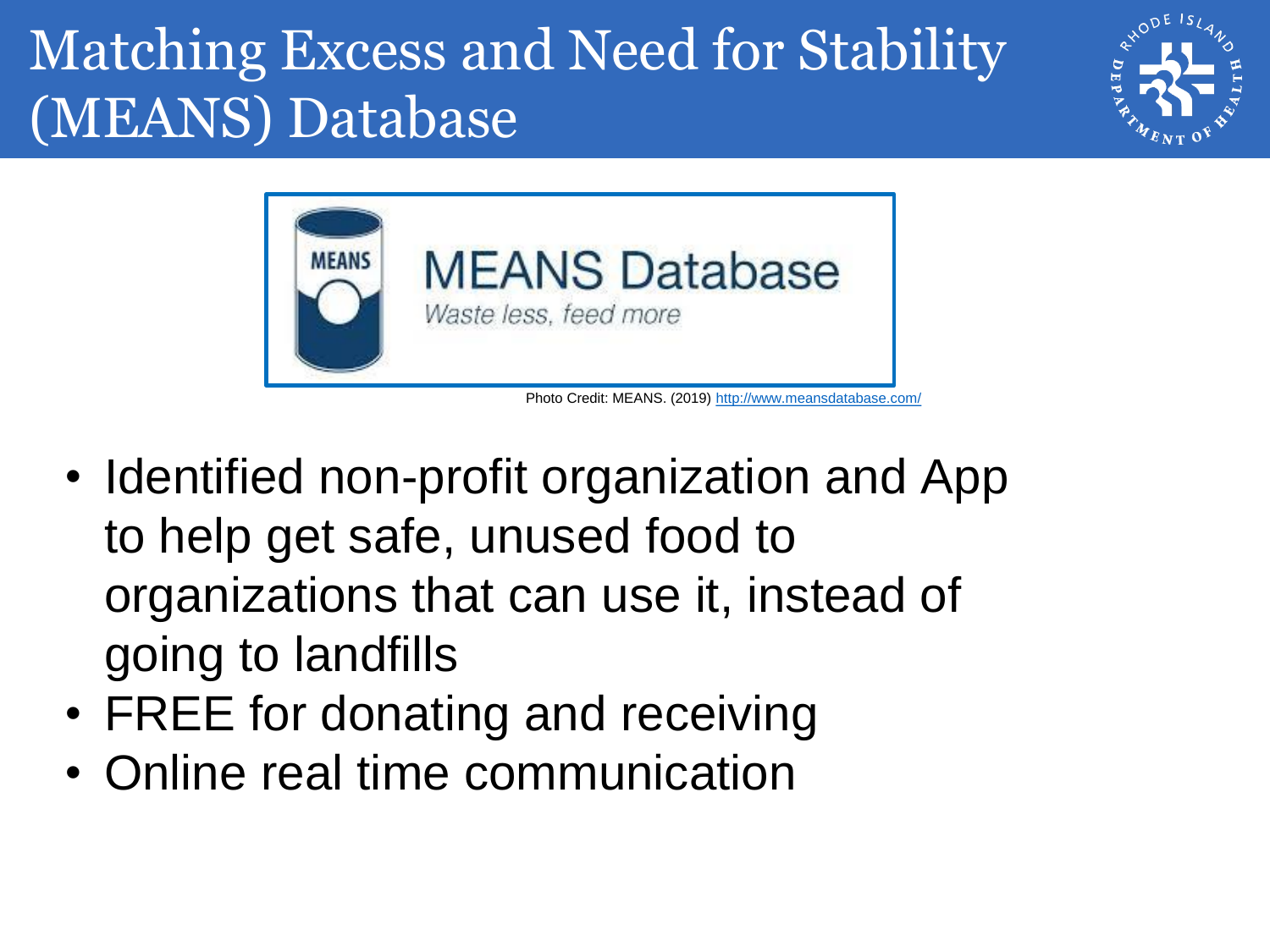

# **The Rhode to End Hunger**

RIDOH partnered with MEANS to connect statewide:

- Food donors and
- Soup kitchens/food pantries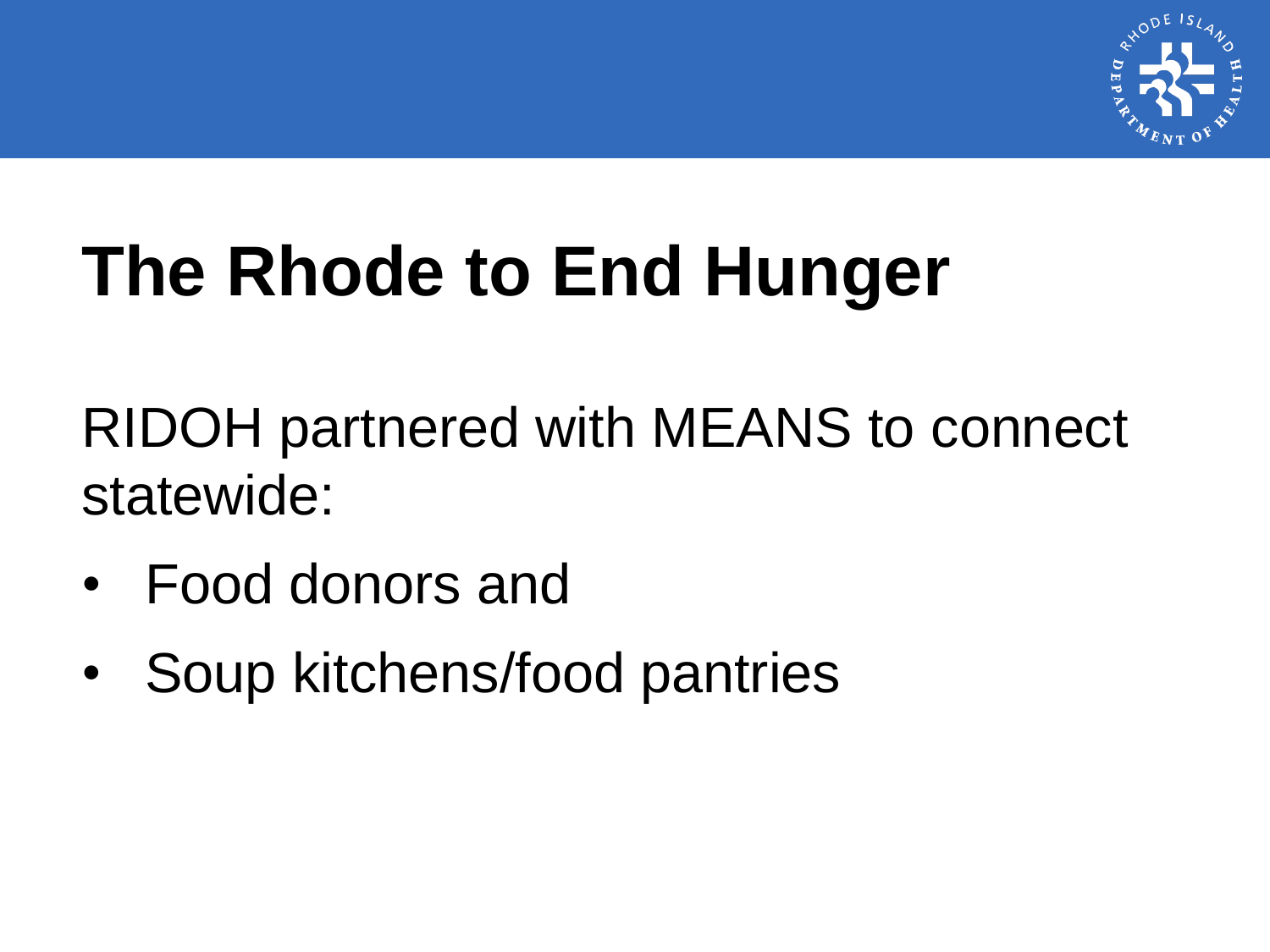

### **Great for businesses that donate:**

- Save money on waste bill
- Qualify for a tax credit
- RI and federal Good Samaritan laws protect against liability

Many would not donate for fear of regulatory action

• Make clear what is acceptable and what is not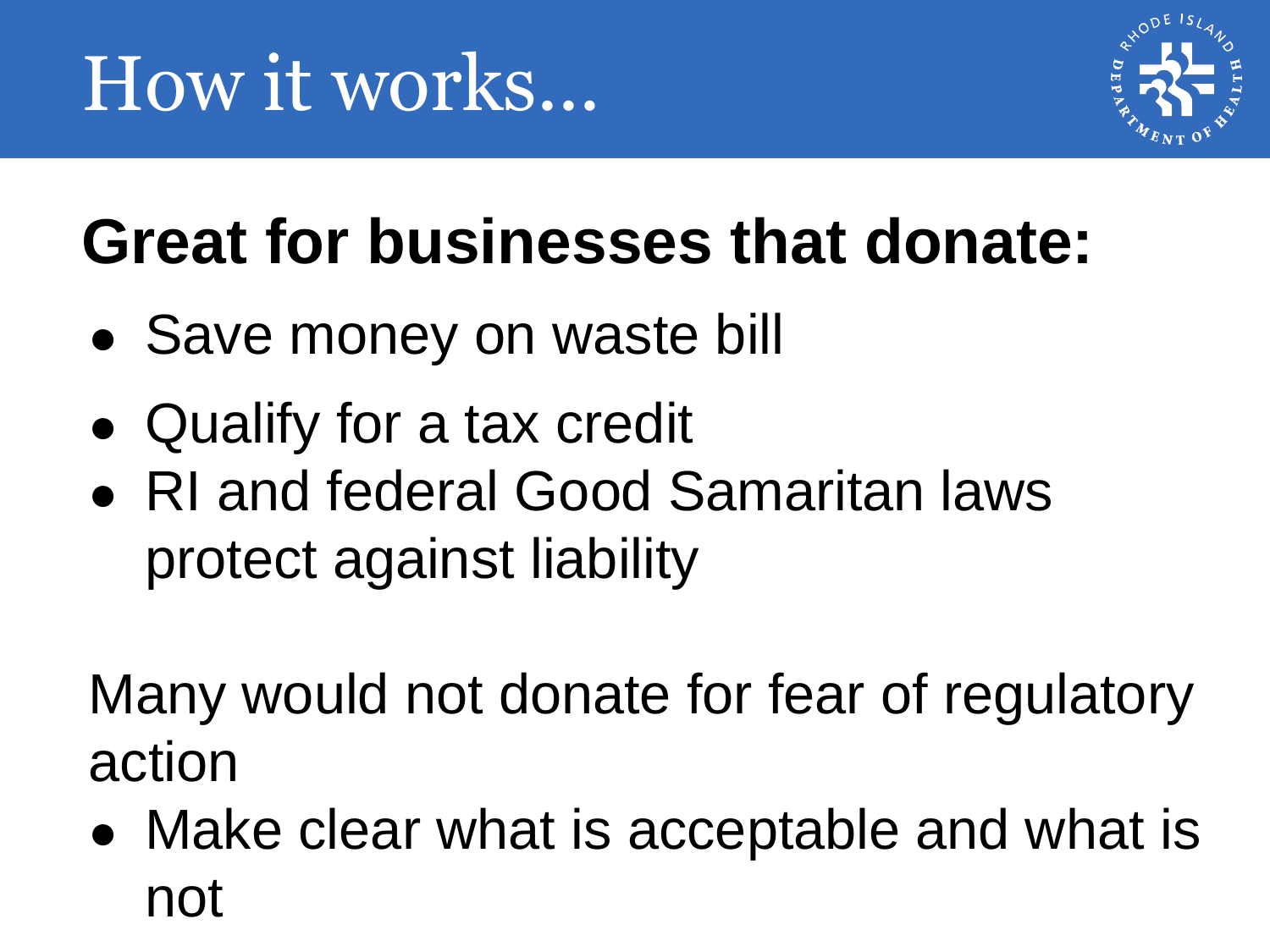#### AFDO Food Salvage Guide



#### **Food Sorting Guidance and Model Consumer Commodity Salvage Code**





Association of Food and Drug Officials www.afdo.org





September 2017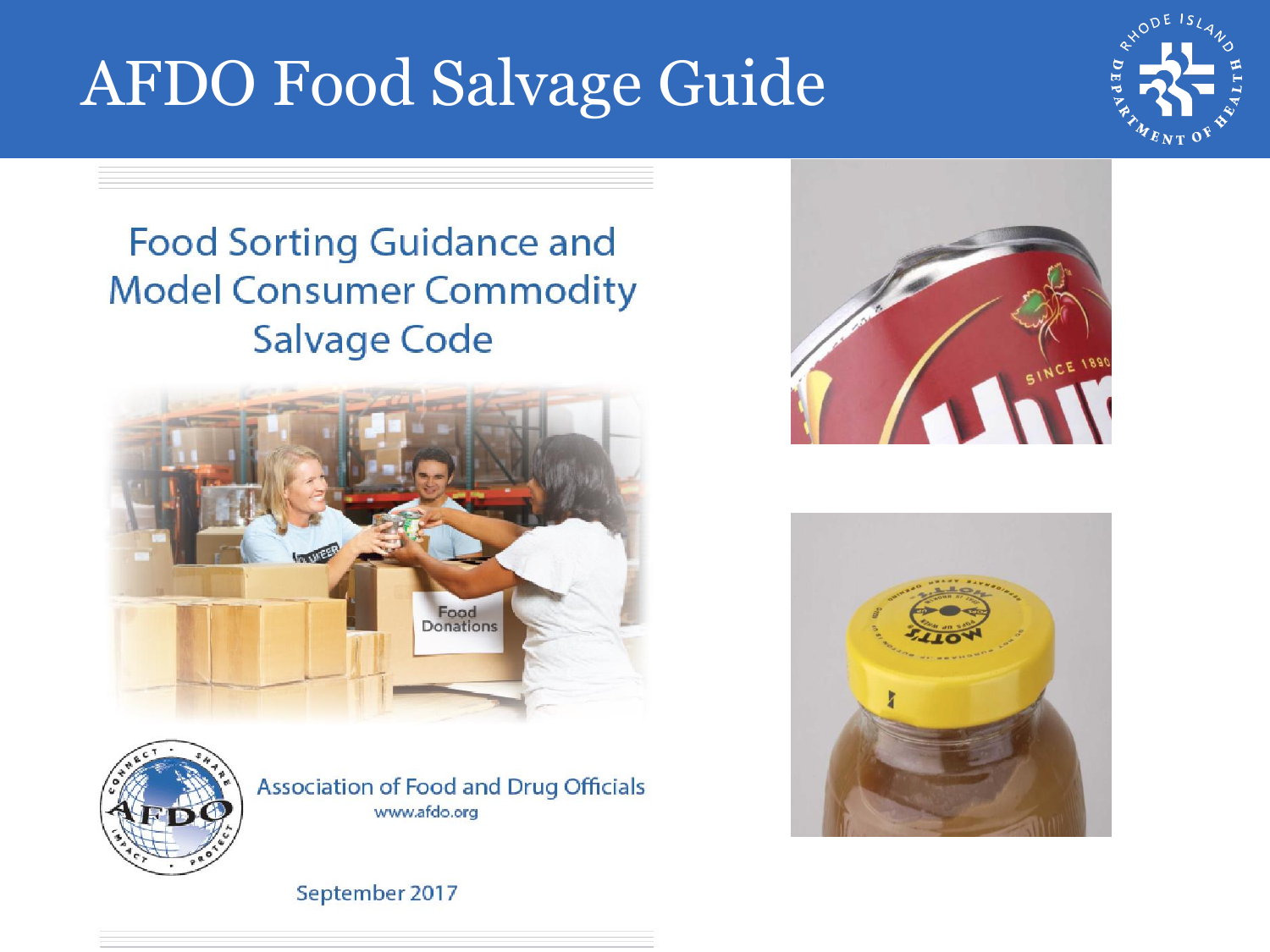#### **Donatable Foods**

- Fruits and vegetables
- Baked foods
- Bulk foods
- Frozen foods
- Meat and dairy products
- Packaged foods that remain unopened
- Unopened, prepared food

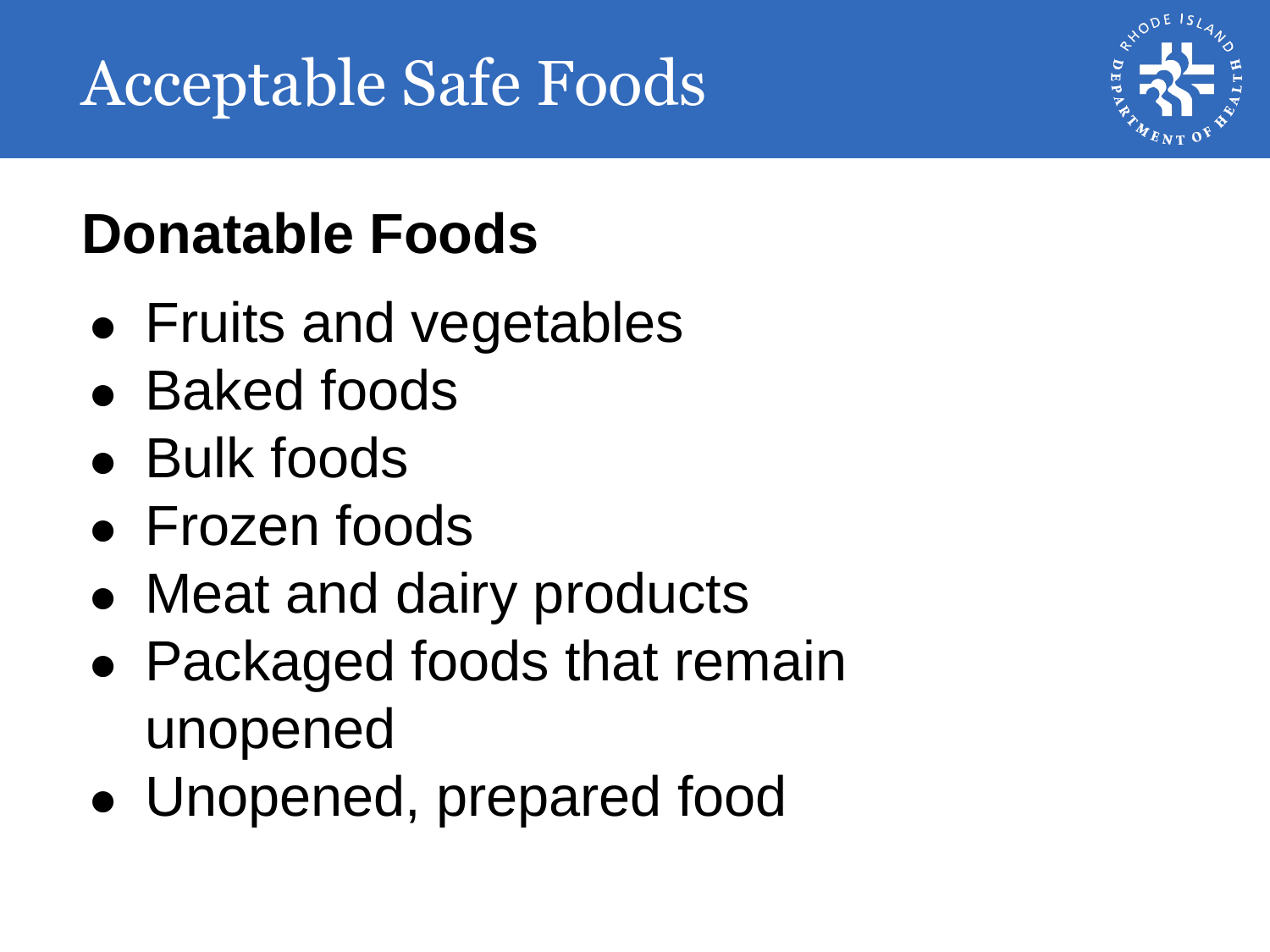#### Acceptable Safe Foods



#### **Safe Food Handling**



- Cold foods must be kept 41 degrees F or below
- Hot foods must be kept 135 degrees F or above
- Prepared food must be cooled rapidly to a safe temperature.
- Avoid cross-contamination

\*Any food not meeting these criteria or appears spoiled or moldy cannot be accepted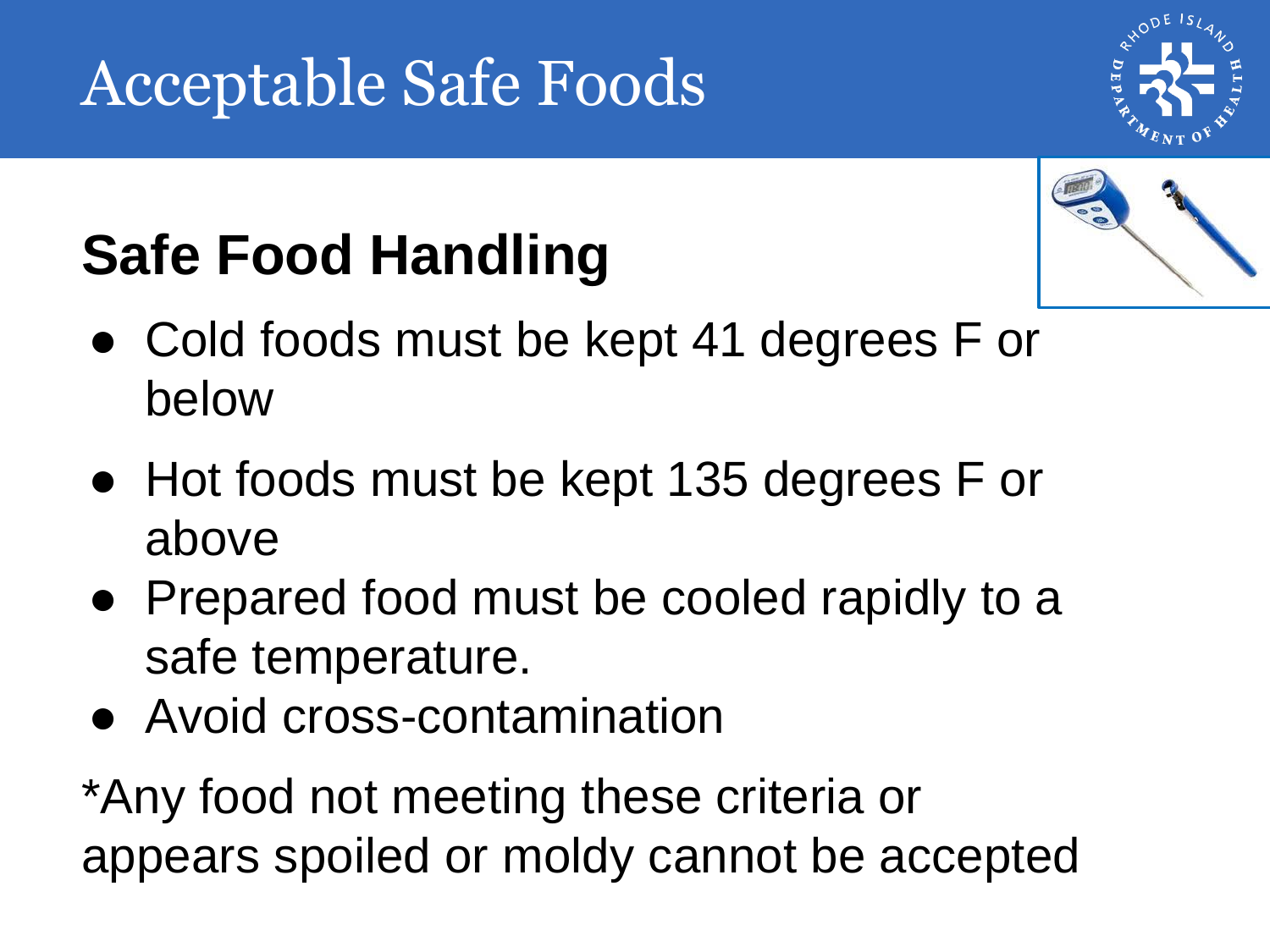#### Current Total Food Donations in RI Using MEANS



Over 23,000 pounds

- Twin Rivers Casino a major donor
- CNN News

[https://www.cnn.com/2018/07/19/health/cnnheroes](https://www.cnn.com/2018/07/19/health/cnnheroes-maria-rose-belding-means/index.html) -maria-rose-belding-means/index.html

- Also covered on NBC nationally and locally
- Article in BioCycle Magazine, March/April 2019